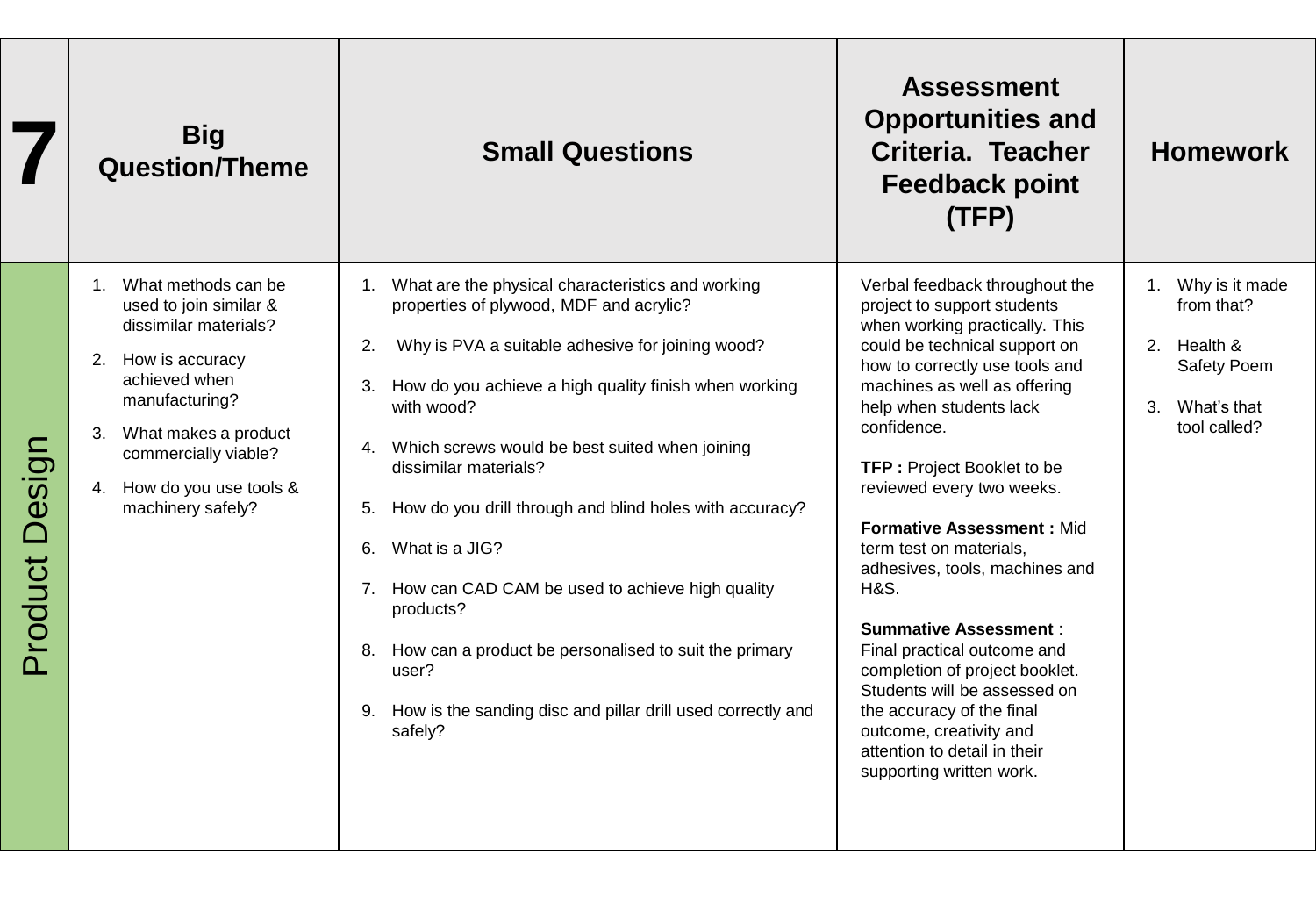|                     |                      | <b>Big</b><br><b>Question/Theme</b>                                                                                                                                                                                                                                                                                                                                       | <b>Small Questions</b>                                                                                                                                                                                                                                                                                                                                                                                                                                                                                                                                                                                                                                                                                                                                                                                                                                                                                               | <b>Assessment</b><br><b>Opportunities and</b><br>Criteria. Teacher<br><b>Feedback point</b><br>(TFP) | <b>Homework</b> |
|---------------------|----------------------|---------------------------------------------------------------------------------------------------------------------------------------------------------------------------------------------------------------------------------------------------------------------------------------------------------------------------------------------------------------------------|----------------------------------------------------------------------------------------------------------------------------------------------------------------------------------------------------------------------------------------------------------------------------------------------------------------------------------------------------------------------------------------------------------------------------------------------------------------------------------------------------------------------------------------------------------------------------------------------------------------------------------------------------------------------------------------------------------------------------------------------------------------------------------------------------------------------------------------------------------------------------------------------------------------------|------------------------------------------------------------------------------------------------------|-----------------|
| Products<br>Graphic | 1.<br>2.<br>3.<br>4. | Can you describe what<br>Graphics is giving a<br>range of examples?<br>Can you complete an<br>existing product<br>analysis using<br>appropriate criteria?<br>Can you draw an<br>accurate, to scale<br>orthographic<br>projection?<br>Can you use a range of<br><b>Computer Aided</b><br>Design (CAD) and<br>practical skills to make<br>a successful Graphics<br>product? | 1. Can you identify a sans and an serif font?<br>2. Can you identify a range of typography styles and<br>techniques?<br>3. Can you design an effective and suitable logo based on<br>typography theory?<br>4. Do you understand why designers analyse existing<br>products before designing their own?<br>Can you identify similarities between existing products<br>5.<br>and use tis information within your own design work?<br>Can you identify the sides of a 3D object?<br>6.<br>7. Can you use numeracy skills to accurately measure and<br>scale a 3D object?<br>8. Can you input text into a CAD program and use change<br>the settings to create engaging and creative typography?<br>9. Can you use the information gathered from your product<br>analysis to layout a range of graphics on a product?<br>10. Can you use suitable adhesives to assemble a<br>development net into a 3D graphics product? |                                                                                                      |                 |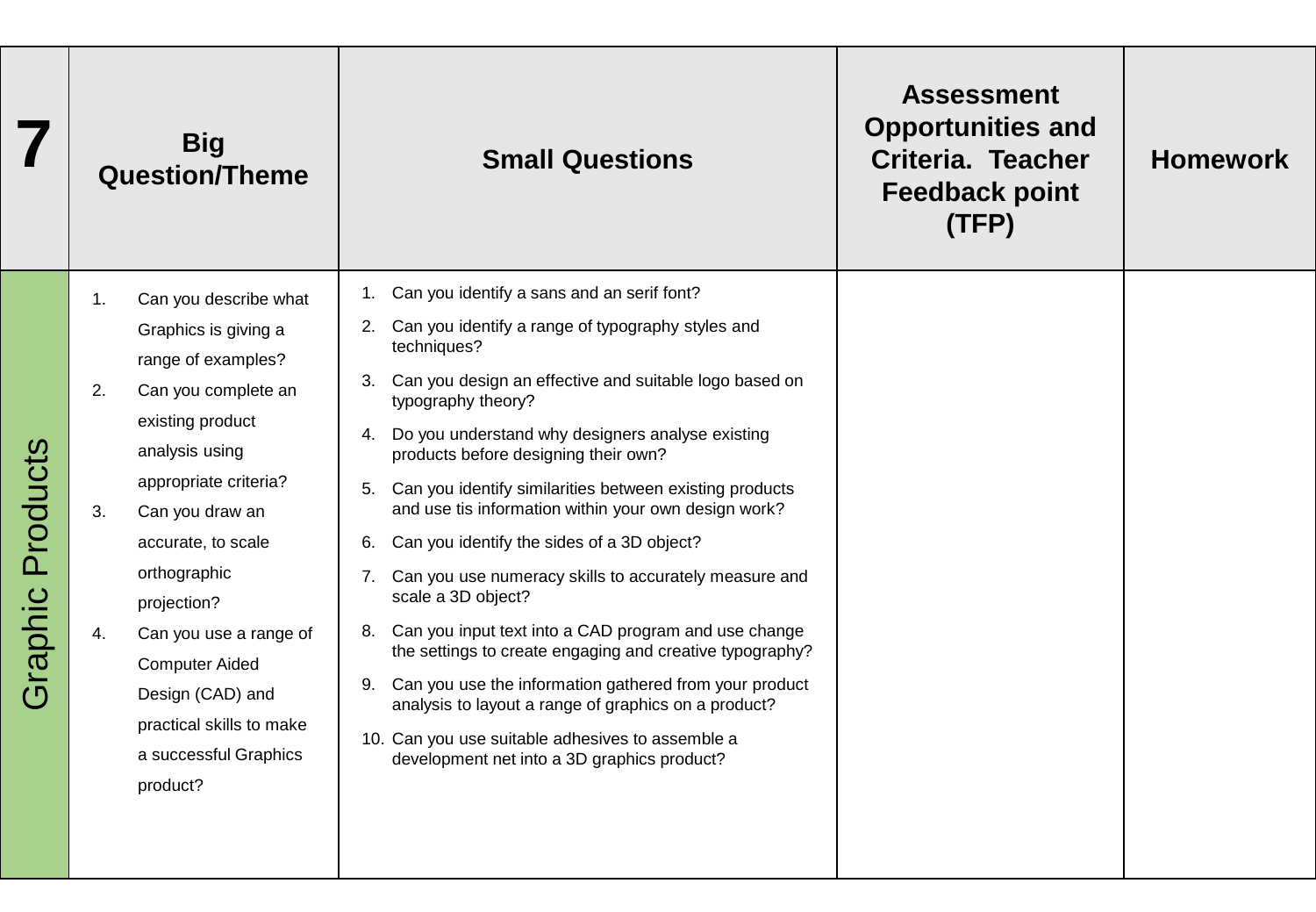|                       | <b>Big</b><br><b>Question/Theme</b>                                                                                                                                                                                                                                            | <b>Small Questions</b>                                                                                                                                                                                                                                                                                                                                                                                                                                                                                                                 | <b>Assessment</b><br><b>Opportunities and</b><br>Criteria. Teacher<br><b>Feedback point</b><br>(TFP) | <b>Homework</b> |
|-----------------------|--------------------------------------------------------------------------------------------------------------------------------------------------------------------------------------------------------------------------------------------------------------------------------|----------------------------------------------------------------------------------------------------------------------------------------------------------------------------------------------------------------------------------------------------------------------------------------------------------------------------------------------------------------------------------------------------------------------------------------------------------------------------------------------------------------------------------------|------------------------------------------------------------------------------------------------------|-----------------|
| Engineering<br>Design | $\mathbf 1$ .<br>How do electronic<br>systems provide<br>functionality to products<br>and processes?<br>2.<br>How do designers<br>create sequential<br>programs using<br>programming software?<br>What different digital<br>3.<br>methods can designers<br>use to communicate? | What is meant by the term system?<br>How do we define a system?<br>2.<br>How do you differentiate systems from objects?<br>3.<br>How do we navigate around the control station software<br>4.<br>program?<br>What is a start, end and directional arrows used for<br>5.<br>within a sequential system?<br>How do we control an output and/or motor?<br>6.<br>How do we control a digital input signal?<br>7.<br>How do we control an analogue input signal?<br>8.<br>How do designers communicate designs using CAD<br>9.<br>software? |                                                                                                      |                 |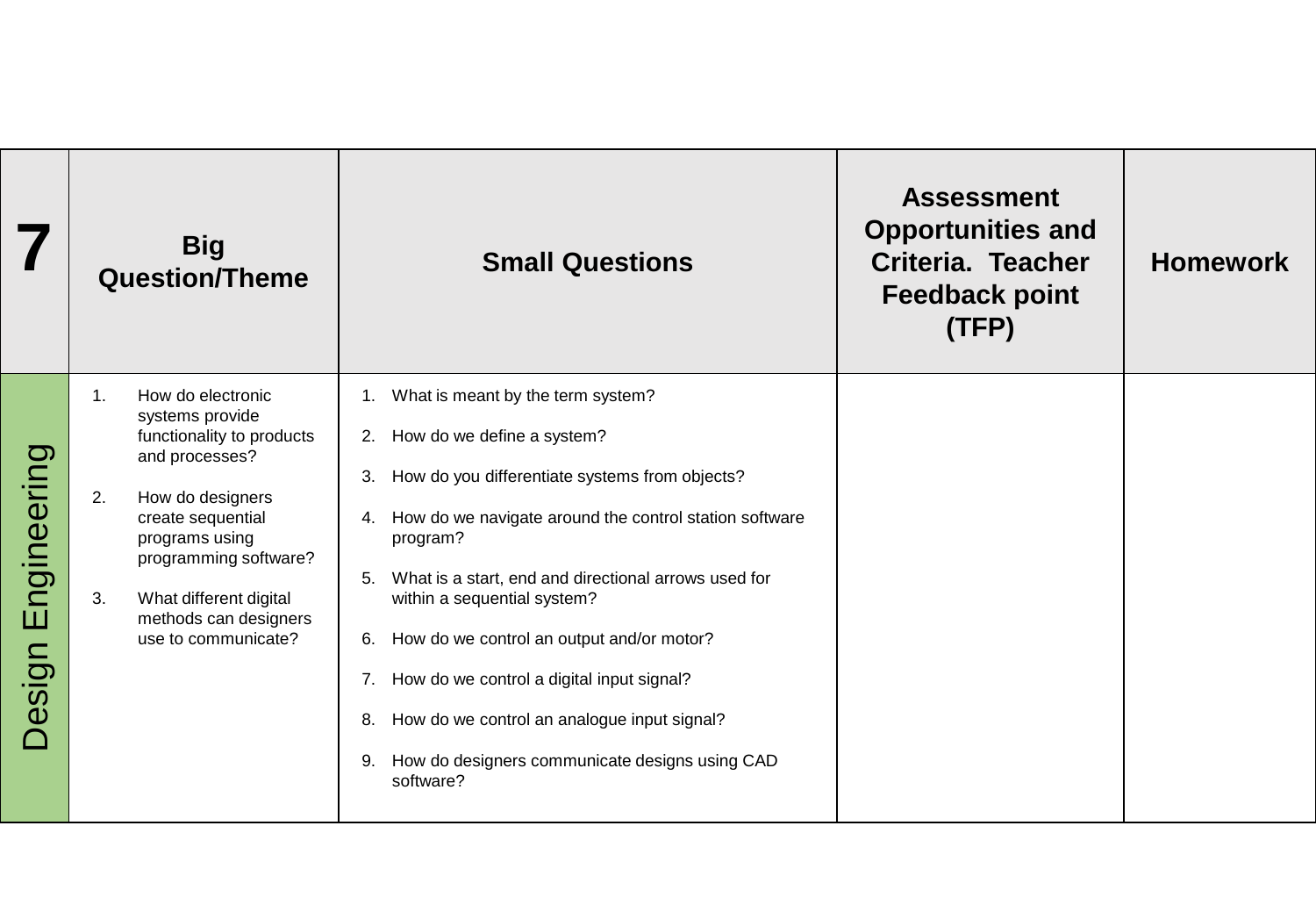|                          | <b>Big</b><br><b>Question/Theme</b>                                                                                                                                                                                                             | <b>Small Questions</b>                                                                                                                                                                                                                                                                                                                                                                                                                                                                                                                                                                                                                                                                              | <b>Assessment</b><br><b>Opportunities and</b><br>Criteria. Teacher<br><b>Feedback point</b><br>(TFP) | <b>Homework</b> |
|--------------------------|-------------------------------------------------------------------------------------------------------------------------------------------------------------------------------------------------------------------------------------------------|-----------------------------------------------------------------------------------------------------------------------------------------------------------------------------------------------------------------------------------------------------------------------------------------------------------------------------------------------------------------------------------------------------------------------------------------------------------------------------------------------------------------------------------------------------------------------------------------------------------------------------------------------------------------------------------------------------|------------------------------------------------------------------------------------------------------|-----------------|
| Textiles<br>≪<br>Fashion | 1. How could products be<br>used to help others?<br>2. What is a Textile<br>material?<br>What are temporary and<br>3.<br>permanent joins in Textile<br>Materials?<br>4. What is Biomimicry and<br>how does this relate to<br>Design Technology? | What is a fibre?<br>1.<br>Where do fibres come from?<br>2.<br>Which methods are used to make textile materials?<br>3.<br>4. What is a non-woven fabric?<br>How can you describe what the words 'temporary' and<br>5.<br>'permanent' mean?<br>What is hand-stitching and how does it work?<br>6.<br>What is machine stitching and how does it work?<br>7.<br>How can you use a sewing machine? How do you<br>8.<br>thread a sewing machine? How can you ensure you are<br>safe?<br>What is a fastening? What different types of fastening<br>9.<br>are there?<br>10. How and where is nature used to inspire designers?<br>11. Can you create new and unusual uses for fastenings to<br>help others? |                                                                                                      |                 |